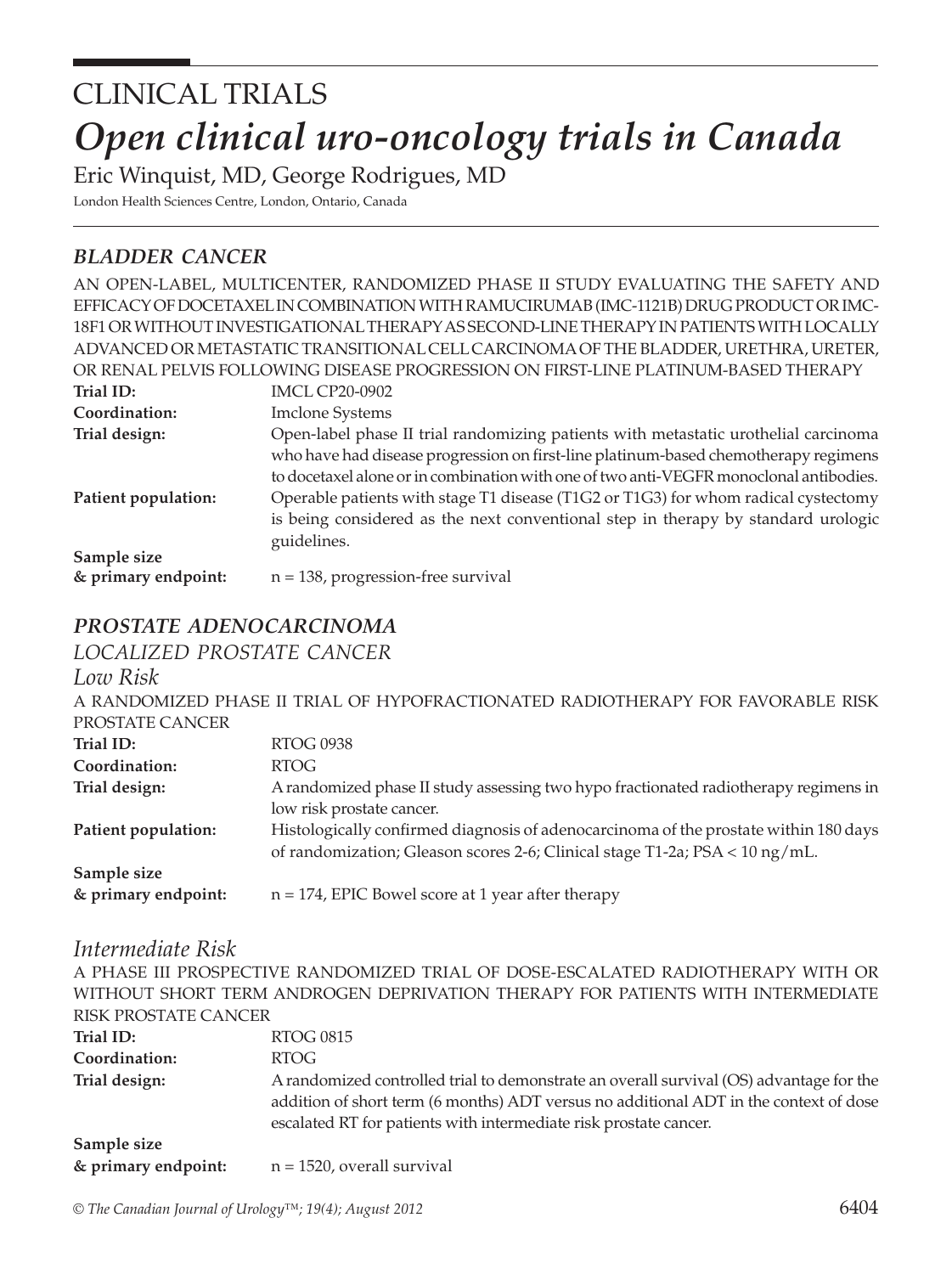## *High Risk*

|                                      | PHASE III TRIAL OF DOSE ESCALATED RADIATION THERAPY AND STANDARD ANDROGEN DEPRIVATION                                                                                                                                                                                                                                                                                                                                                                                                          |
|--------------------------------------|------------------------------------------------------------------------------------------------------------------------------------------------------------------------------------------------------------------------------------------------------------------------------------------------------------------------------------------------------------------------------------------------------------------------------------------------------------------------------------------------|
|                                      | THERAPY (ADT) WITH A GNRH AGONIST VS. DOSE ESCALATED RADIATION THERAPY AND ENHANCED                                                                                                                                                                                                                                                                                                                                                                                                            |
|                                      | ADT WITH A GNRH AGONIST AND TAK-700 FOR MEN WITH HIGH RISK PROSTATE CANCER                                                                                                                                                                                                                                                                                                                                                                                                                     |
| Trial ID:                            | <b>RTOG 1115</b>                                                                                                                                                                                                                                                                                                                                                                                                                                                                               |
| Coordination:                        | <b>RTOG</b>                                                                                                                                                                                                                                                                                                                                                                                                                                                                                    |
| Trial design:<br>Patient population: | To evaluate the difference in overall survival in men with clinically localized prostate<br>cancer with unfavorable prognostic features between a) standard treatment (ADT +<br>radiotherapy) and b) standard treatment with the addition of 24 months of TAK-700.<br>Histologically confirmed diagnosis of adenocarcinoma of the prostate within 180 days                                                                                                                                     |
|                                      | prior to registration at high risk for recurrence.                                                                                                                                                                                                                                                                                                                                                                                                                                             |
| Sample size                          |                                                                                                                                                                                                                                                                                                                                                                                                                                                                                                |
| & primary endpoint:                  | $n = 900$ , overall survival                                                                                                                                                                                                                                                                                                                                                                                                                                                                   |
| Trial ID:<br>Coordination:           | PHASE III TRIAL OF DOSE ESCALATED RADIATION THERAPY AND STANDARD ANDROGEN DEPRIVATION<br>THERAPY (ADT) WITH A GNRH AGONIST VERSUS DOSE ESCALATED RADIATION THERAPY AND<br>ENHANCED ADT WITH A GNRH AGONIST AND TAK-700 FOR MEN WITH HIGH RISK PROSTATE CANCER<br><b>RTOG 1115</b><br><b>RTOG</b>                                                                                                                                                                                               |
| Trial design:                        | A randomized phase III trial is studying the use of hormone therapy, including TAK-700,<br>together with radiation therapy in treating patients with prostate cancer.                                                                                                                                                                                                                                                                                                                          |
| Patient population:                  | Histologically confirmed diagnosis of adenocarcinoma of the prostate, high risk for<br>recurrence as determined by one of the following combinations (risk group):<br>1. Gleason score (GS) $\geq$ 9, PSA $\leq$ 150 ng/mL, any T stage<br>2. $GS \geq 8$ , $PSA < 20$ ng/mL, T stage $\geq$ T2<br>3. $GS \geq 8$ , $PSA \geq 20-150$ ng/mL, any T stage<br>4. $GS \ge 7$ , $PSA \ge 20-150$ ng/mL, any T stage                                                                                |
| Sample size                          |                                                                                                                                                                                                                                                                                                                                                                                                                                                                                                |
| & primary endpoint:                  | $n = 900$ , overall survival                                                                                                                                                                                                                                                                                                                                                                                                                                                                   |
| CANCER: A PHASE III RANDOMIZED TRIAL | ANDROGEN DEPRIVATION THERAPY AND HIGH DOSE RADIOTHERAPY WITH OR WITHOUT WHOLE-<br>PELVIC RADIOTHERAPY IN UNFAVORABLE INTERMEDIATE OR FAVORABLE HIGH RISK PROSTATE                                                                                                                                                                                                                                                                                                                              |
| <b>Trial ID:</b>                     | <b>RTOG 0924</b>                                                                                                                                                                                                                                                                                                                                                                                                                                                                               |
| Coordination:                        | <b>RTOG</b>                                                                                                                                                                                                                                                                                                                                                                                                                                                                                    |
| Trial design:                        | Demonstrate that prophylactic neoadjuvant androgen deprivation therapy (NADT)<br>and whole-pelvic radiation therapy (WPRT) will result in improvement in OS in patients<br>with "unfavorable" intermediate risk or "favorable" high risk prostate cancer compared<br>to NADT and high dose prostate and seminal vesicle (SV) radiation therapy $(P + SV RT)$<br>using IMRT or EBRT with a HDR or a permanent prostate (radioactive seed) implant (PPI)<br>boost in a phase III clinical trial. |
| Patient population:                  | Patients who are most likely to benefit from ADT and WPRT, defined as: a) Having<br>a significant risk of lymph node involvement (e.g. > 15%, based on the Roach formula) OR<br>b) Being in one of the following risk groups: GS7-10+T1c-T2b (palpation) + PSA < 50 ng/mL<br>(includes intermediate and high risk patients) GS 6 + T2c-T4 (palpation) or > 50% biopsies<br>$+$ PSA < 50 ng/mL GS 6 + T1c-T2b (palpation) + PSA > 20 ng/mL.                                                     |
| Sample size                          |                                                                                                                                                                                                                                                                                                                                                                                                                                                                                                |
| & primary endpoint:                  | $n = 2580$ for a primary endpoint of overall survival                                                                                                                                                                                                                                                                                                                                                                                                                                          |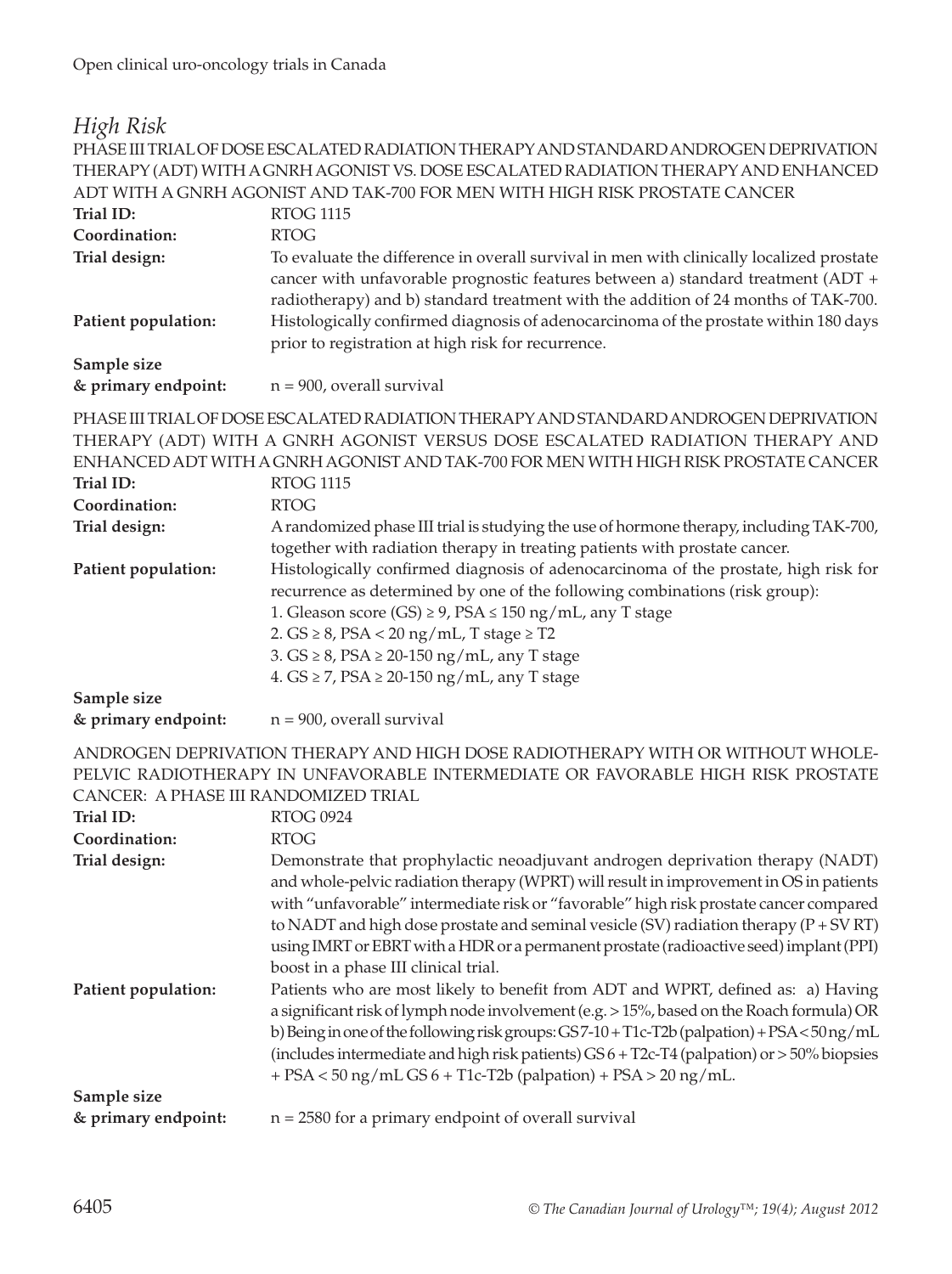#### RANDOMIZED PHASE III STUDY OF NEO-ADJUVANT DOCETAXEL AND ANDROGEN DEPRIVATION PRIOR TO RADICAL PROSTATECTOMY VERSUS IMMEDIATE RADICAL PROSTATECTOMY IN PATIENTS WITH HIGH-RISK, CLINICALLY LOCALIZED PROSTATE CANCER

| Trial ID:           | NCIC PRC3                                                                               |
|---------------------|-----------------------------------------------------------------------------------------|
| Coordination:       | Intergroup (Cancer and Leukemia Group B)                                                |
| Trial design:       | A phase III comparison of neoadjuvant chemohormonal therapy with goserelin or           |
|                     | leuprolide for 18-24 weeks with docetaxel IV every 3 weeks for up to 6 courses followed |
|                     | by RP with staging pelvic lymphadenectomy versus RP with staging lymphadenectomy alone. |
| Patient population: | High-risk prostate cancer.                                                              |
| Sample size         |                                                                                         |
| & primary endpoint: | $n = 750$ , 3 year biochemical progression-free survival                                |

#### *post-radical prostatectomy*

|                     | RADICALS: RADIOTHERAPY AND ANDROGEN DEPRIVATION IN COMBINATION AFTER LOCAL SURGERY |
|---------------------|------------------------------------------------------------------------------------|
| Trial ID:           | NCIC PR13                                                                          |
| Coordination:       | Intergroup (MRC)                                                                   |
| Trial design:       | Phase III clinical trial with randomizations both for radiotherapy timing, and for |
|                     | hormone treatment duration.                                                        |
| Patient population: | Men who have undergone radical prostatectomy for prostatic adenocarcinoma within   |
|                     | 3 months, post-operative serum PSA less than 0.4 ng/ml. Uncertainty in the opinion |
|                     | of the physician and patient regarding the need for immediate post-operative RT.   |
| Sample size         |                                                                                    |
| & primary endpoint: | $n = 5100$ , disease free survival                                                 |

### *biochemically relapsed prostate cancer*

A MULTICENTER CLINICAL STUDY OF THE SONABLATE® 500 (SB-500) FOR THE TREATMENT OF LOCALLY RECURRENT PROSTATE CANCER WITH HIFU

| Trial ID:           | FSI-003                                                                                   |
|---------------------|-------------------------------------------------------------------------------------------|
| Coordination:       | Focus Surgery Inc.                                                                        |
| Trial design:       | Single arm phase II.                                                                      |
| Patient population: | Men with locally recurrent prostate cancer following external beam irradiation.           |
| Sample size         |                                                                                           |
| & primary endpoint: | $n = 202$ , absence of biochemical failure and negative prostate biopsy rate at 12 months |
|                     |                                                                                           |

A PROSPECTIVE PHASE II TRIAL OF TRANSPERINEAL ULTRASOUND-GUIDED BRACHYTHERAPY FOR LOCALLY RECURRENT PROSTATE ADENOCARCINOMA FOLLOWING EXTERNAL BEAM RADIOTHERAPY **Trial ID:** RTOG 0526 **Coordination:** RTOG **Trial design:** Single arm phase II. **Patient population:** Men with biopsy-documented local recurrence > 30 months after external beam radiotherapy. **Sample size & primary endpoint:** n = 96, late treatment-related GI/GU adverse events of brachytherapy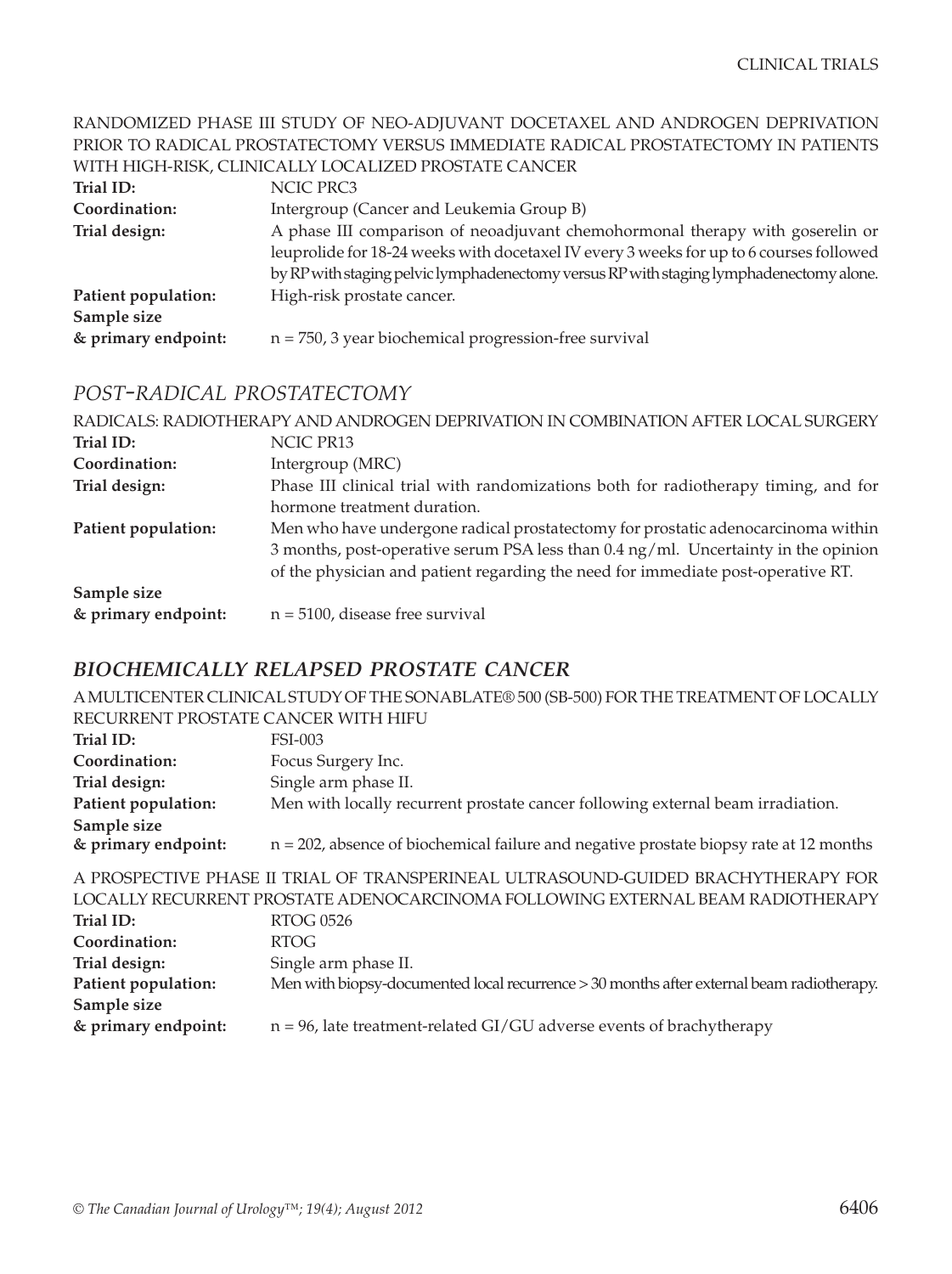#### A PHASE III TRIAL OF SHORT-TERM ANDROGEN DEPRIVATION WITH PELVIC LYMPH NODE OR PROSTATE BED ONLY RADIOTHERAPY (SPPORT) IN PROSTATE CANCER PATIENTS WITH A RISING PSA AFTER RADICAL PROSTATECTOMY **Trial ID:** RTOG 0534 **Coordination:** RTOG **Trial design:** Phase III comparing radiotherapy alone to radiotherapy with short-term androgen deprivation. **Patient population:** Males who have undergone radical prostatectomy, followed by PSA rise to > 0.2 ng/ml. **Sample size & primary endpoint:** n = 1764, 5-year freedom from progression

#### *castrate resistant prostate cancer*

|                                      | A PHASE II STUDY OF PX-866 IN PATIENTS WITH RECURRENT OR METASTATIC CRPC                                        |
|--------------------------------------|-----------------------------------------------------------------------------------------------------------------|
| Trial ID:                            | <b>IND.205</b>                                                                                                  |
| Coordination:                        | NCIC CTG                                                                                                        |
| Trial design:                        | A phase II trial of the oral PI-3K inhibitor, PX-866, in men with metastatic CRPC and<br>no prior chemotherapy. |
| Sample size<br>$l$ numowe onderoint. | $n = 40$ lack of progression at 12 used $\epsilon$                                                              |

**& primary endpoint:** n = 40, lack of progression at 12 weeks

A RANDOMIZED PHASE III STUDY COMPARING STANDARD FIRST-LINE DOCETAXEL/PREDNISONE TO DOCETAXEL/PREDNISONE IN COMBINATION WITH CUSTIRSEN (OGX-011) IN MEN WITH METASTATIC CASTRATE RESISTANT PROSTATE CANCER

| CASI NATE NESISTAIVI T'NOSTATE CAINCEN- |                                                                                       |
|-----------------------------------------|---------------------------------------------------------------------------------------|
| Trial ID:                               | <b>SYNERGY</b>                                                                        |
| Coordination:                           | Teva/Oncogenex                                                                        |
| Trial design:                           | Randomized multicentre study of the addition of custirsen to docetaxel chemotherapy.  |
| Patient population:                     | Metastatic castration-resistant prostate cancer planned for treatment with docetaxel. |
| Sample size                             |                                                                                       |
| & primary endpoint:                     | $n = 800$ , overall survival                                                          |

A RANDOMIZED, OPEN LABEL, MULTI-CENTER STUDY COMPARING CABAZITAXEL AT 25 MG/M2 AND AT 20 MG/M2 IN COMBINATION WITH PREDNISONE EVERY 3 WEEKS TO DOCETAXEL IN COMBINATION WITH PREDNISONE IN PATIENTS WITH METASTATIC CASTRATION RESISTANT PROSTATE CANCER NOT PRETREATED WITH CHEMOTHERAPY

| Trial ID:           | NCT01308567                                                   |
|---------------------|---------------------------------------------------------------|
| Coordination:       | sanofi                                                        |
| Trial design:       | Phase III                                                     |
| Patient population: | Metastatic CRPC and not previously treated with chemotherapy. |
| Sample size         |                                                               |
| & primary endpoint: | $n = 1170$ , overall survival                                 |

A PHASE II STUDY OF MAINTENANCE THERAPY WITH TEMSIROLIMUS IN ANDROGEN-INDEPENDENT PROSTATE CANCER AFTER FIRST LINE CHEMOTHERAPY WITH DOCETAXEL

| Trial ID:           | $OZM-018$                                              |
|---------------------|--------------------------------------------------------|
| Coordination:       | Sunnybrook Health Sciences Centre Odette Cancer Centre |
| Trial design:       | Single arm phase II.                                   |
| Patient population: | CRPC in remission after docetaxel.                     |
| Sample size         |                                                        |
| & primary endpoint: | $n = 30$ , time to treatment failure                   |